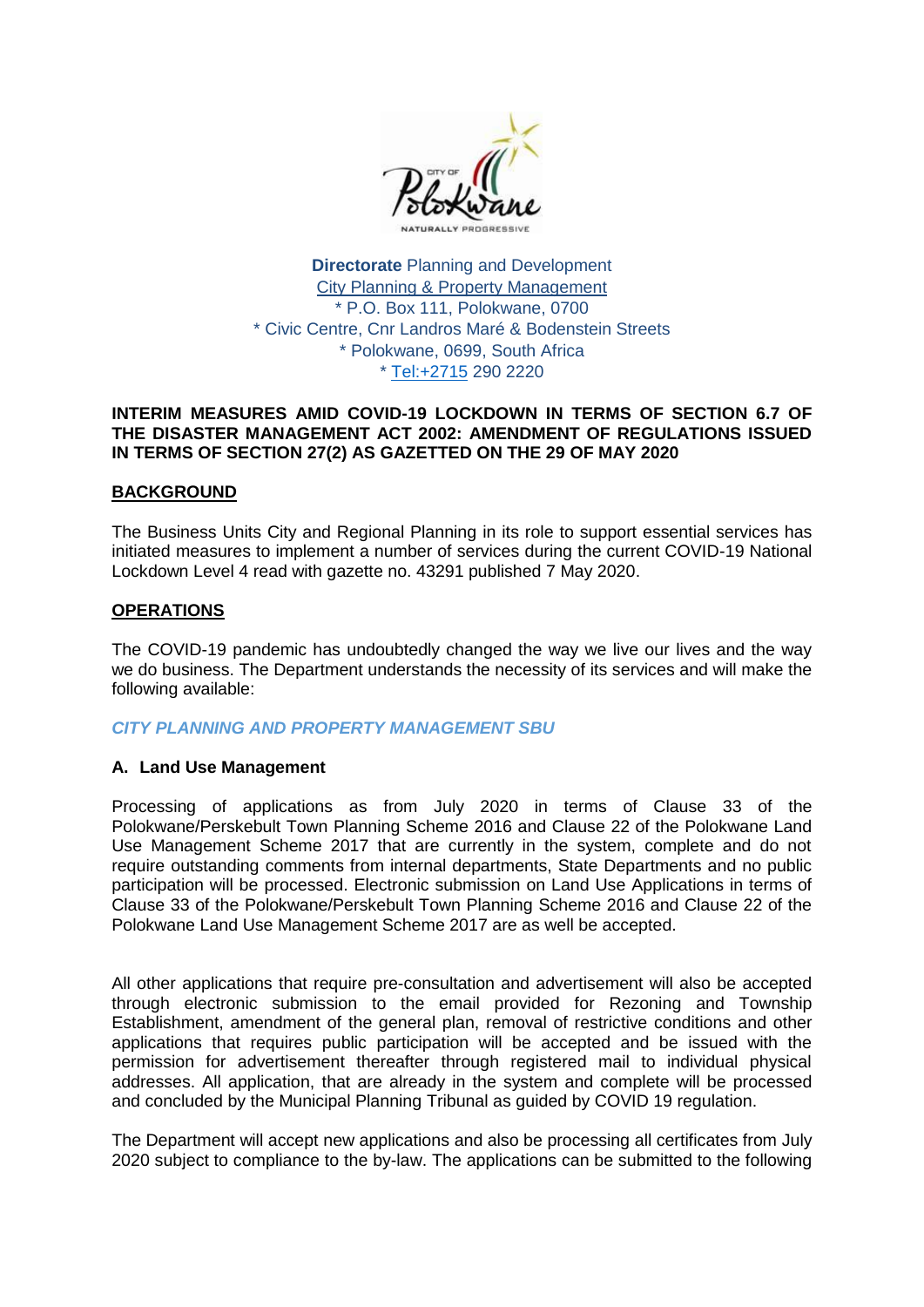email [LDA@polokwane.gov.za](mailto:LDA@polokwane.gov.za) through a link if the file is more than 10mega bites (mb) or in part.

Once the applications are submitted, an invoice will be issued to applicants, with details for an EFT payment. Applications will only be processed once proof of payment is received and the public participation conducted.

Submission of application or any objections to applications should be submitted to [LDA@polokwane.gov.za](mailto:LDA@polokwane.gov.za) and copied to the Managers or the relevant officials as per the list as per the email below on table.

In case of public participation, the applicant should take note that all the application that requires public participation will be sent to the adjacent neighbour through a registered mail t (Newspaper advertisement and Gazette notice). For in case of those applications that demand only adjacent owners consent, the following will be considered for serving of the adjacent owners notice or consent:

- The use courier or registered mail for the serving of notice and proof be provided.

NB: Enquiries and follow-ups on applications will be limited to email or telephone call to the contacts listed below or agreed as per appointment but subject to COVID 19 regulation compliance. Additional supporting documents or outstanding documents must be communicated through email as provided above.

Applications from our Rural area will be communicated once arrangements with the Traditional Local Authority for submission for eg. Spaza and general dealers etc in terms of section 74 of the By-Law 2017 or forms can be downloaded from the municipal website or be requested telephonically or through email with details under section of Land Use Management Officials as provided below.

General communication with applicants will done through email or telephone to the provided contacts below.

## **B. Convening of Municipal Planning Tribunal (MPT)**

The MPT will reconvene under Level 4-3 for all applications as guided by the stipulations of Covid-19 essential municipal services will then only be convened and conducted using media platforms, such as teleconferencing and videoconferencing, where practically possible; unless on exceptional circumstances, tribunal hearing will then only be convened and conducted using media platforms.

For more information, please contact Trevor Maenetja, on [LDA@polokwane.gov.za](mailto:LDA@polokwane.gov.za) or [trevorm@polokwane.gov.za](mailto:trevorm@polokwane.gov.za) or 067 166 4684 or the Manager City Planning below.

## **C. Building plan assessment and OC under City Planning**

#### **1. Building plan assessment**

Building plans are received from the Housing and Building Inspectorate for Town Planning comments/scrutiny in line with the Polokwane Perskebult Town Planning Scheme, 2016

Building plans are circulated to the Town Planning unit in the form of hard copy files, an electronic platform of submission and circulation of plans will be implemented once the system is in place.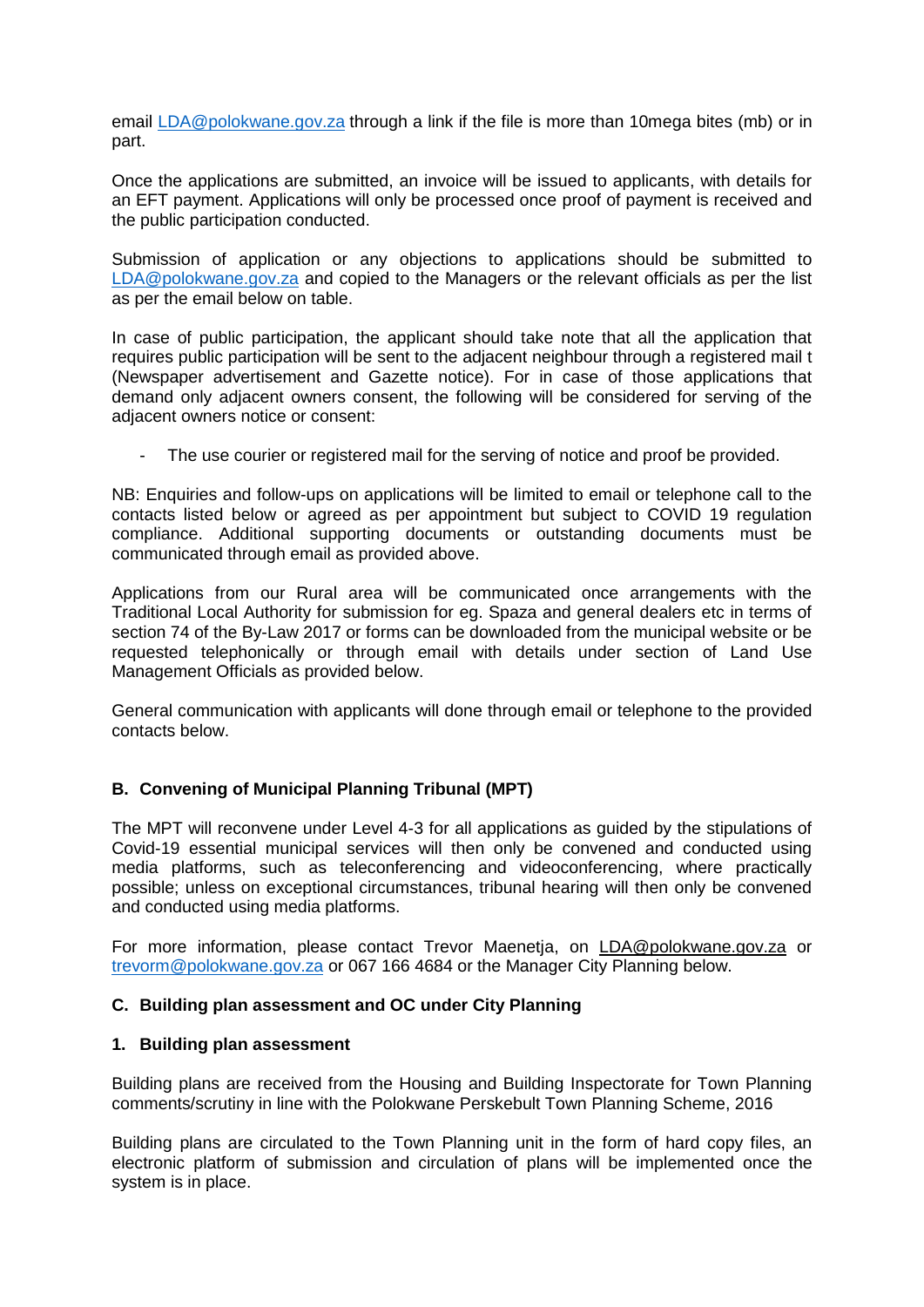There are pending hardcopy building plans still circulating at Town Planning, those will have to be finalised and electronic comments will be circulated back to Housing and Building inspectorate.

There are number of applications that result from building plans scrutiny namely;

- Relaxation of Building lines,
- Relaxation of Coverage. Height and F.A.R (Those will follow the Land Use application process provided for under **subsection A** above)

For Relaxation of Building lines application, an invoice will be issued to applicants and attached in the Building plan file, with details for an EFT payment. The Building plan will only be processed once proof of payment is received

# **2. Outdoor Advertisement and Illegal Land Uses**

Outdoor advertising applications can be submitted electronically to [LDA@polokwanegov.za](mailto:LDA@polokwanegov.za)

The reporting of Illegal Outdoor advertising and Illegal Land Uses must be made to the Planning Control and Outdoor advertising officials which will be forwarded to law enforcement to enforce as mandated by the **Disaster Management Act 2002 and Amendment of Regulations issued in terms of Section 27(2)**

Enquiries and follow-ups on Building plan comments/ outdoor advertising applications and projects will be limited to email or telephone call to the contacts listed below. Additional supporting documents or outstanding matters must be communicated through email as attached to outdoor advertisement and control Division..

## **D. Spatial Planning**

All policies will be sent electronically for comments and inputs. This will include internal and external stakeholders.

Internal stakeholders will be sent policies through email for comments and inputs, whilst for external stakeholder's public participation will be done in terms of section 21 of the Municipal System Act, 2000. This includes placing notices on local newspapers, municipal websites, cluster offices and any other media platform in order to obtain comments and inputs. Communication and Legal services Support SBU will also assist with the process.

All comments and inputs should be forwarded to Spatial Planning as attached above to the table.

| Name         | Designation             | Contact      | Email                      |
|--------------|-------------------------|--------------|----------------------------|
| Edwin Shika  | City<br>Manager<br>and  | 081 387 0876 | edwins@polokwanegov.za     |
|              | Regional<br>Planning    |              |                            |
|              | Authorised<br>and       |              |                            |
|              | Official (AO)           |              |                            |
| Prudence     | Chief Town Planner:     | 081 783 0903 | prudencer@polokwane.gov.za |
| Raletjena    | <b>Spatial Planning</b> |              |                            |
| Tshepo       | Senior<br>Town          | 083 667 8538 | tshepos@polokwane.gov.za   |
| Sebola       | Spatial<br>Planner:     |              |                            |
|              | Planning                |              |                            |
| Donald Mazwi | Assistant<br>Town       | 067 103 7828 | donaldma@polokwane.gov.za  |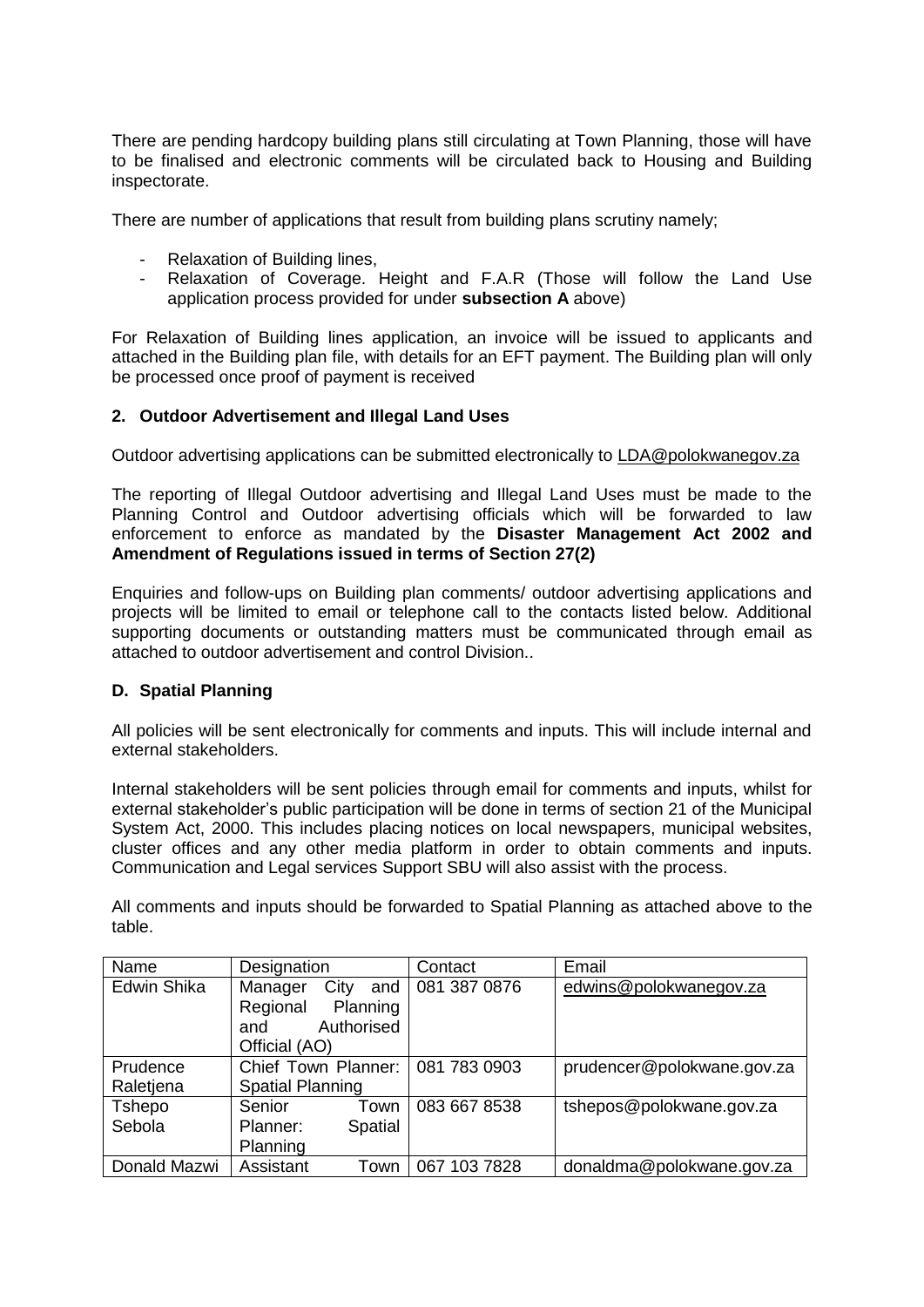| DL.<br>lanner:  | Spatial |  |
|-----------------|---------|--|
| ירו<br>'lanning |         |  |

## **E. Property Management**

Assistant Manager and two Senior Property Officers shall report for duty under lockdown level 3 and other personnel will to be on standby. The office will be operating through appointments and observe COVID 19 regulation. No consultation without appointment.

The team shall not receive members of the public for fear of Covid-19 infection. Should the need arise at a later date for physical close contact, that could only be possible if the employer had put in place measures as so advised by the Minister of Employment and Labour, compliant to OHS regulations.

#### Personal Protective Equipment (PPE)

PPE in the form of masks, hand cloves, hand sanitisers, surface disinfectants, soap and water should be provided/availed at all times to help deal with the pandemic.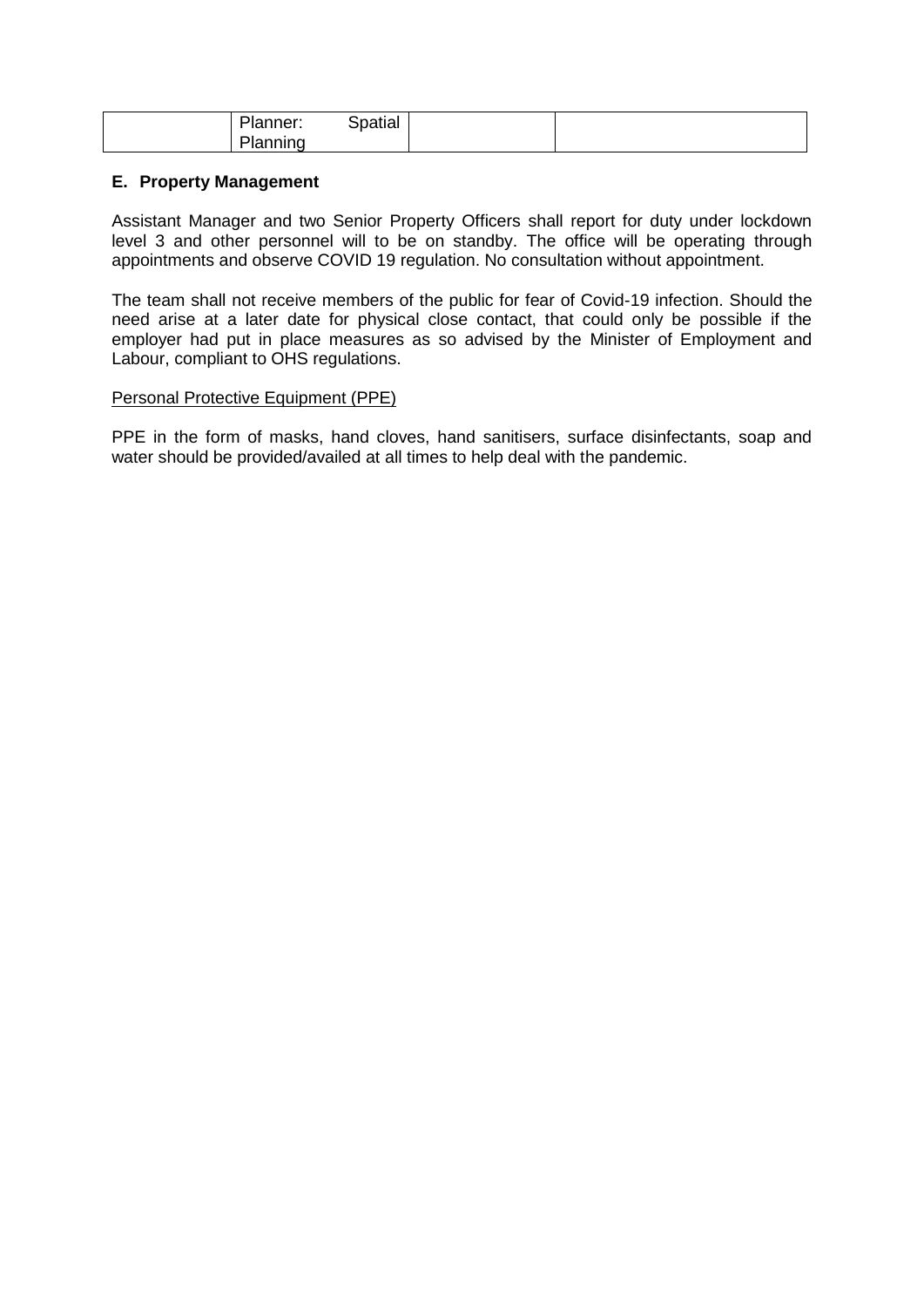| Name               | Designation   | Contact                                                               | Email                                                                                         |
|--------------------|---------------|-----------------------------------------------------------------------|-----------------------------------------------------------------------------------------------|
|                    |               |                                                                       |                                                                                               |
|                    |               | <b>Manager city Planning and Property management</b>                  |                                                                                               |
|                    |               |                                                                       |                                                                                               |
|                    |               |                                                                       | All submission or correspondence to the division must be sent to LDA@polokwane.gov.za and     |
|                    |               | copied to the relevant personnel email below.                         |                                                                                               |
| <b>Edwin Shika</b> | Manager       | 081 387 0876                                                          | edwins@polokwane.gov.za                                                                       |
|                    | City<br>and   |                                                                       |                                                                                               |
|                    | Regional      |                                                                       |                                                                                               |
|                    | Planning and  |                                                                       |                                                                                               |
|                    | Authorised    |                                                                       |                                                                                               |
|                    | Official (AO) |                                                                       |                                                                                               |
|                    |               |                                                                       |                                                                                               |
|                    |               |                                                                       |                                                                                               |
|                    |               | Land use Management contact                                           |                                                                                               |
|                    |               |                                                                       | All matters related to land development application can be queried to the following officials |
| Yasmin Gani        | Chief Town    | 083 669 5121                                                          | yasming@polokwane.gov.za                                                                      |
|                    | Planner: land |                                                                       |                                                                                               |
|                    | use           |                                                                       |                                                                                               |
|                    | management    |                                                                       |                                                                                               |
| <b>Marco Nolte</b> | Senior Town   | 081 559 9575                                                          | marcon@polokwane.gov.za                                                                       |
|                    | Planner: land |                                                                       |                                                                                               |
|                    | use           |                                                                       |                                                                                               |
|                    | management    |                                                                       |                                                                                               |
| Takalani           | Senior Town   | 081 479 0336                                                          | takalanin@polokwane.gov.za                                                                    |
| Nemukombane        | Planner: land |                                                                       |                                                                                               |
|                    | use           |                                                                       |                                                                                               |
|                    | management    |                                                                       |                                                                                               |
| LedileMoholola     | Town          | 081 031 3914                                                          | ledilem@polokwane.gov.za                                                                      |
|                    | Planner: land |                                                                       |                                                                                               |
|                    | use           |                                                                       |                                                                                               |
|                    | management    |                                                                       |                                                                                               |
| Azwinndini         | Assistant     | 081 373 5468                                                          | azwinndinir@polokwane.gov.za                                                                  |
| Ramala             | Town          |                                                                       |                                                                                               |
|                    | Planner: land |                                                                       |                                                                                               |
|                    | use           |                                                                       |                                                                                               |
|                    | management    |                                                                       |                                                                                               |
| Kgaogelo           | Assistant     | 067 1027009                                                           | kgaogelok@polokwane.gov.za                                                                    |
| Kgatjepe           | Town          |                                                                       |                                                                                               |
|                    | Planner: land |                                                                       |                                                                                               |
|                    | use           |                                                                       |                                                                                               |
|                    | management    |                                                                       |                                                                                               |
|                    |               |                                                                       |                                                                                               |
|                    |               |                                                                       | <b>Outdoor Advertisement and building control</b>                                             |
|                    |               | All matters related to Building Plans can be queried to the following |                                                                                               |
| <b>Mavis Vele</b>  | Town          | 083824 9866                                                           | MavisV@polokwane.gov.za                                                                       |
|                    | Planner       |                                                                       |                                                                                               |
| Ronewa Murulane    | Chief Town    | 0836244225                                                            | RonewaM@polokwane.gov.za                                                                      |
|                    | Planner       |                                                                       |                                                                                               |
|                    |               |                                                                       |                                                                                               |
|                    |               |                                                                       |                                                                                               |
|                    |               | <b>SPATIAL PLANNING</b>                                               |                                                                                               |